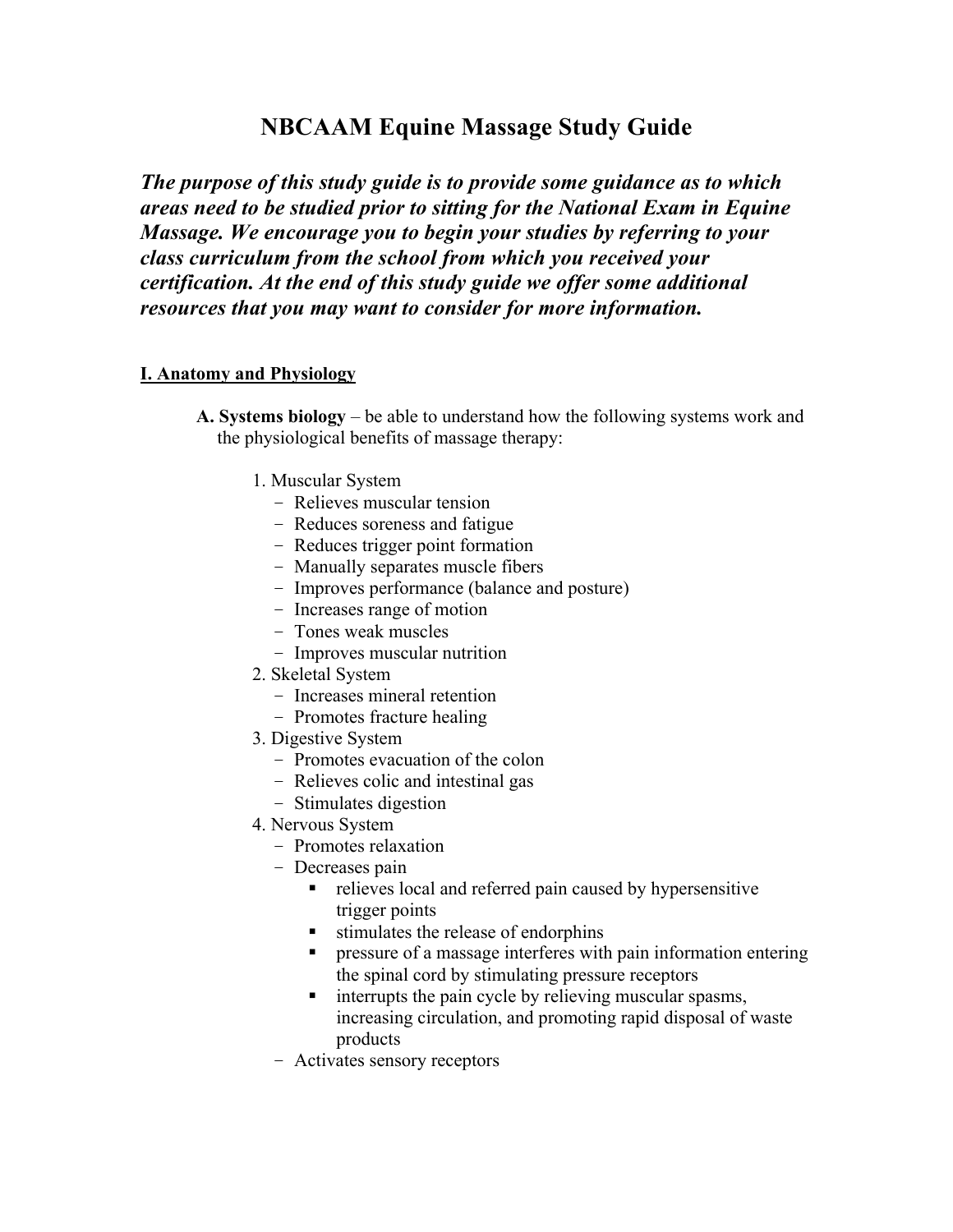- 5. Cardiovascular System
	- Dilates blood vessels
	- Improves blood circulation
	- Stimulates release of acetylcholine and histamine for sustained vasodilation
	- Replenishes nutritive materials
	- Reduces ischemia
	- Decreases blood pressure and reduces heart rate

#### 6. Integumentary

- Increases skin temperature
- Improves skin condition
- Reduces superficial keloid formation

### 7. Respiratory System

- Reduces respiration rate
- Strengthens the respiratory muscles
- Decrease of asthma (COPD/Heaves) attacks
- Increases fluid discharge from the lungs
- Improves pulmonary functions
	- *Increase* in the total amount of air that can be forcibly inspired and expired from the lungs in one breath

#### 8. Urinary System

- Increases urine output
- Promotes the excretion of metabolic wastes

#### 9. Endocrine System

- Increases dopamine and serotonin levels. Linked to decreased stress levels and reduced depression.
- Reduces cortisol level. Reduces cortisol level by activating the relaxation response. Elevated levels of cortisol not only represent heightened stress but also inhibited immune function.
- Reduces norepinephrine level. Reduces norepinephrine, which is linked to the relaxation response.

#### 10. Lymphatic System

- Promotes lymph circulation
- Increases lymphocyte count
- Increases the number and function (or cytotoxicity) of natural killer cells
- **B. External anatomy** know the surface features of the horse as well as bony landmarks.
	- 1. **External Points:** poll, forehead, facial crest, nostril, lips, jaw, throatlatch, crest, neck, jugular groove, withers, shoulder, point of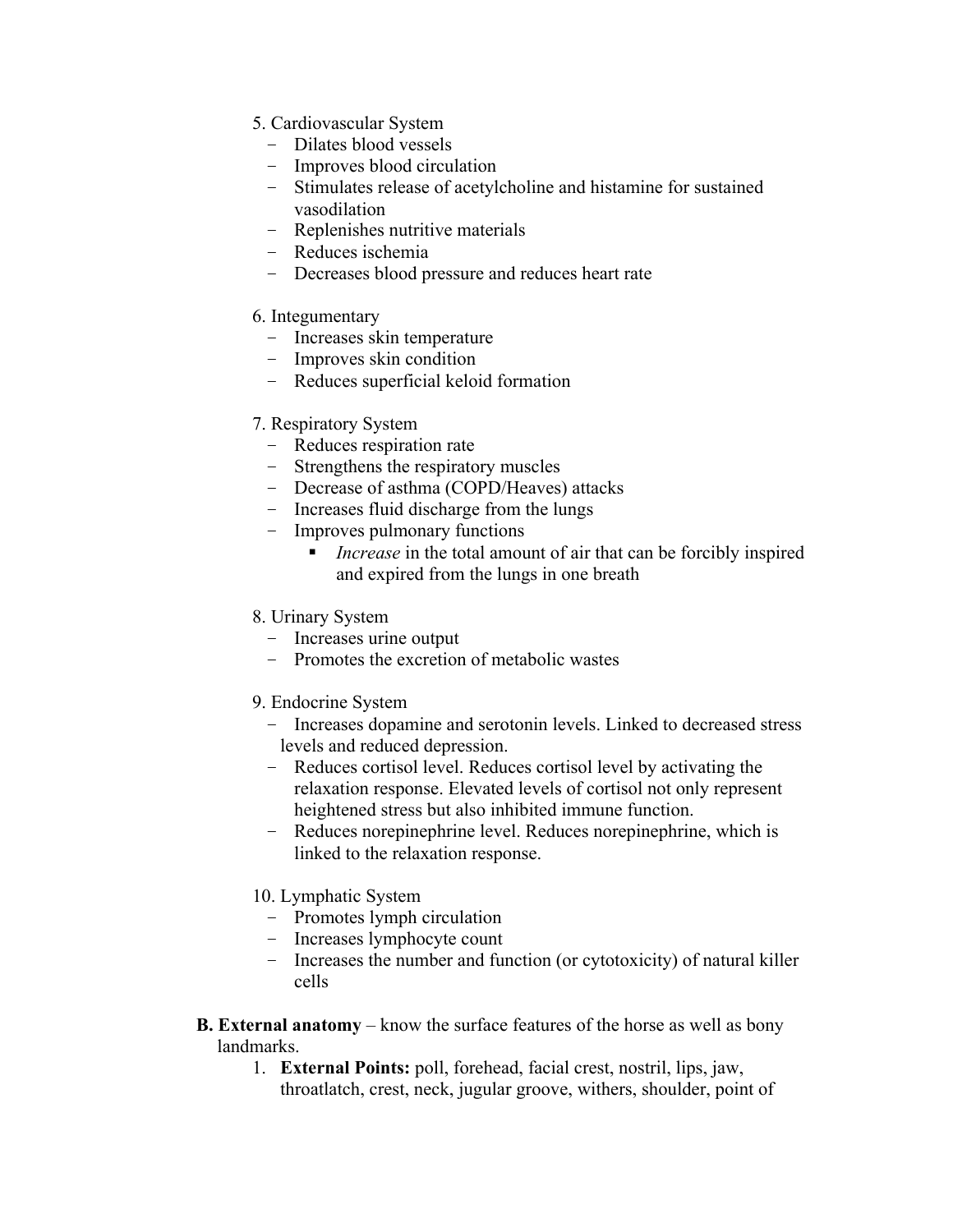shoulder, chest, arm, elbow, forearm, carpus, metacarpus, fetlock (ankle), pastern, coronet, hoof, thorax (barrel), girth, abdomen (belly), flank, back, loin, croup, point of hip (tuber coxae), tailhead, buttock, point of buttock, thigh, stifle, leg (gaskin), tarsus (hock), metatarsus.

- **C. Skeletal structure and function** know the different parts of the skeletal structure as well as the function and physiology of bone
	- 1. **Axial skeleton**: skull, mandible, hyoid bone**,** cervical vertebrae**,**  thoracic vertebrae**,** lumbar vertebrae**,** sacral vertebrae**,** coccygeal (caudal) vertebrae**,** ribs**,** costal cartilage**,** sternum.
	- 2. **Appendicular skeleton Forelimb:** scapular cartilage, scapula, humerus, radius, ulna, carpal bones (7 or 8), metacarpal bones (3), proximal sesamoid bones (2), proximal phalanx (P1), middle phalanx (P2), distal sesamoid bone (navicular bone), distal phalanx (P3).
	- 3. **Appendicular skeleton – Hindlimb:** ilium**,** pubis**,** ischium (these first three fused to form hip bone – os coxae)**,** femur**,** patella**,** tibia**,** fibula**,**  tarsal bones (7)**,** metatarsal bones (3)**,** proximal sesamoid bones (2), proximal phalanx (P1)**,** middle phalanx (P2)**,** distal sesamoid bone (navicular bone)**,** distal phalanx (P3).

#### 4. **Function of the skeleton**

- a. structural frame for the body
- b. lever system for moving the muscles
- c. protects internal organs
- d. stores minerals, particularly calcium
- e. production site for blood cells within the marrow

#### **D. Muscular structure and function**

- 1. **Muscle function** movement, produces heat, helps with posture and joint stability, transports fluids such as blood, lymph, water, etc. transports nutrients, involved with involuntary processes such as digestion, heartbeat.
- 2. **Muscle characteristics** can be made to move by the nervous system, can shorten and lengthen by relaxation then return to original length. Healthy muscle has the ability to stretch to  $1\frac{1}{2}$  times its resting length.
- 3. **Types of muscle tissue** cardiac (makes up the heart), smooth (found in walls of arteries, gastrointestinal tract, bladder, male and female reproductive tracts, respiratory tract) and skeletal (moves the body).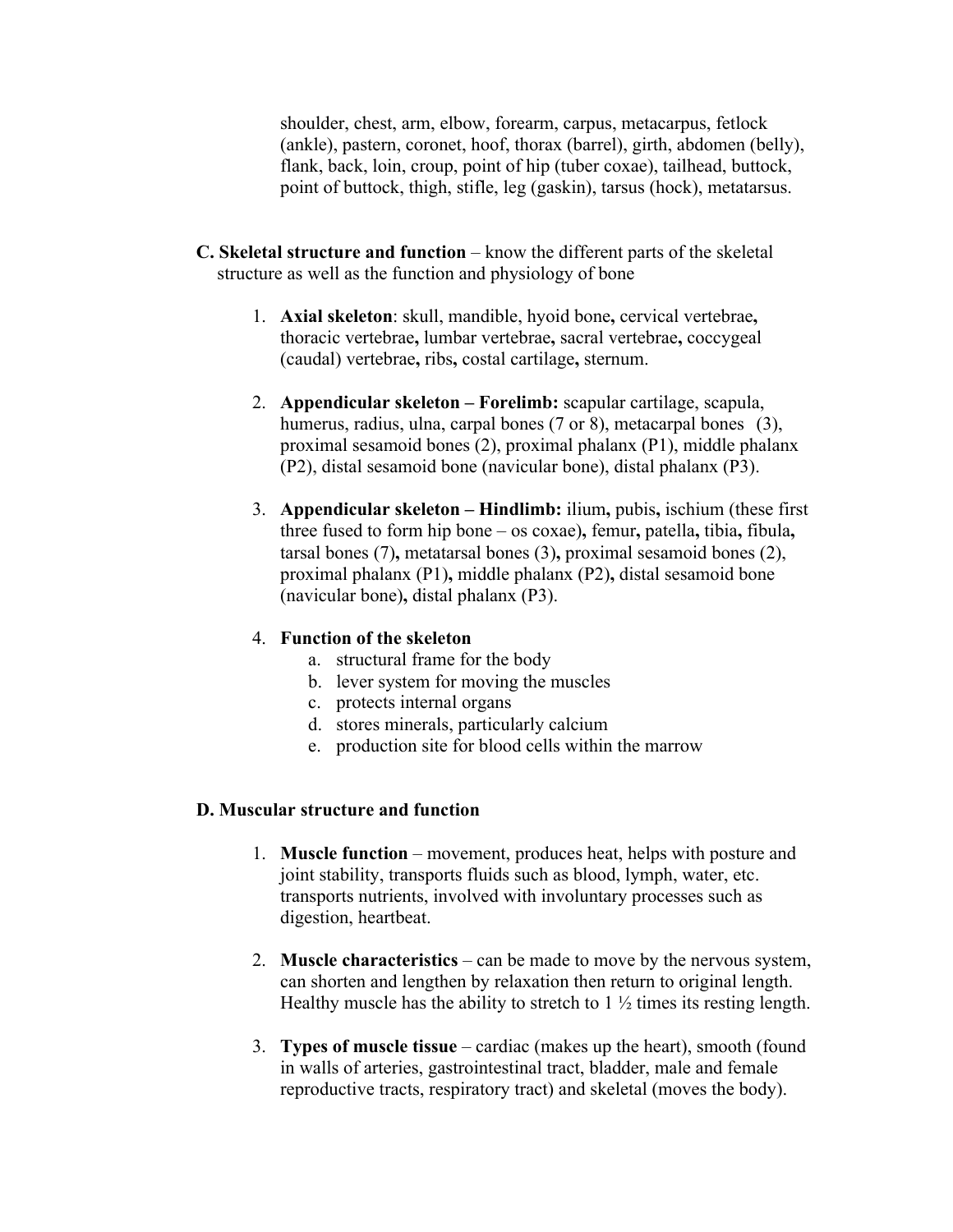- 4. **Muscle anatomy** muscle belly, muscle fascicles, fascial membranes, muscle fibers, tendinous attachments, muscle spindle fibers, Golgi tendon organs.
- 5. **Terminology -** agonist, antagonist, fixator**,** synergist, eccentric and concentric contraction, isotonic and isometric contraction,
- 6. **Muscle Kinesiology -** actions of the muscles
- 7. **Specific Muscles –** know the major muscles and their origins and insertions (proximal and distal attachments).

#### **E. Connective tissue structure and function**

- 1. Components
	- Matrix cells, fibers and ground substance
	- Fiber types collagen, elastic and reticular
- 2. Cartilage
	- Hyaline, elastic and fibrous
- 3. Properties of fascia
	- Thixotropic
	- Piezoelectric

## **F. Neurological structure and function**

- 1. Sensory afferent
- 2. Integrative brain
- 3. Motor efferent
- 4. CNS (Central Nervous System)
	- Brain and spinal cord
- 5. PNS (Peripheral Nervous System)
	- SNS (Somatic Nervous System)
	- ANS (Autonomic Nervous System)
		- 1. Sympathetic (SNS) stress related, fight or flight
		- 2. Parasympathetic (PNS) rest and digest
- 6. Neurons structure and function
	- Axons
	- Dendrites
	- Schwann cells myelination
	- Synapse and synaptic cleft/space
- 7. Meninges, CSF (cerebral spinal fluid)
- 8. Parts of the brain
- 9. Cranial nerves and spinal nerves
- 10. Types of receptors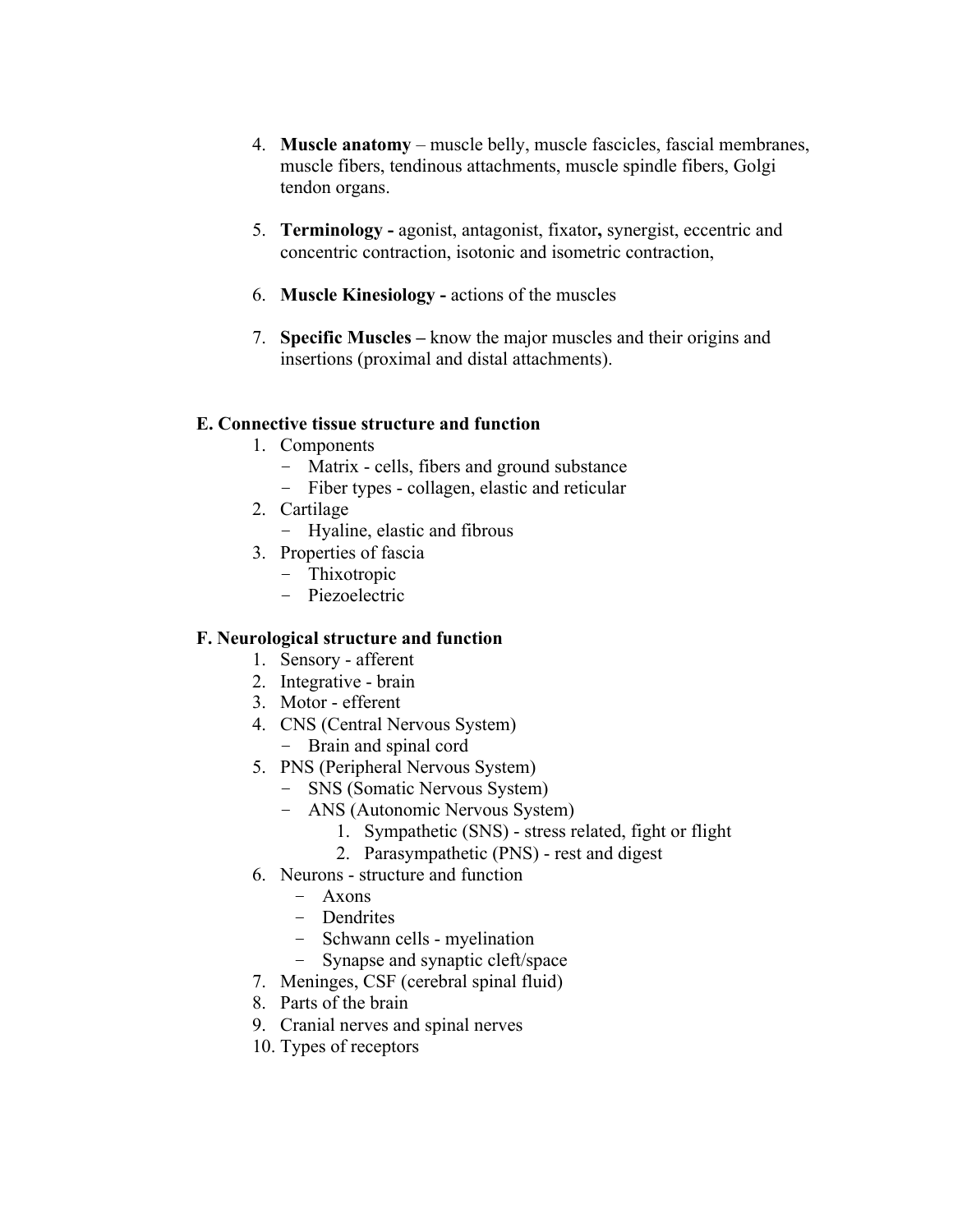#### **G. Sample questions:**

1. Which of the following is *not* part of the digestive system

- a. esophagus
- b. stomach
- c. spleen
- d. large intestine

2. Which structure carries oxygen-rich blood from the heart to the tissues?

- a. Jugular vein
- b. Lymphatic vessel
- c. Right thoracic duct
- d. Carotid artery

Answers: 1. C, 2. D

### **II. Massage Theory and Application**

### **A. History of Massage**

Jack Meagher (pronounced "Mar"), called the "Father of Sports Massage", developed both human and equine massage. He discovered his techniques used with professional athletes also helped the performance of a horse. He worked with both NFL athletes and US Equestrian Olympic teams.

# **Brief History of Massage**

Massage therapists take pride in the historical background of their profession. Massage is the oldest form of healing known to man.

The first known documentation of massage was in 2700 B.C. by the Chinese. The first *detailed* records of massage, preserved by the British Museum, date back to the year 300 B.C. and contain descriptions of movements that are identical to those practiced at the present time. There is mention of massage in the early writings of the Greeks, Romans, Egyptians, and Turks, as well as the Persians, all having practiced a primitive form of massage.

Hippocrates, the "Father of Modern Medicine", learned massage from Herodicus in 1800 B.C.

Records of application of massage by the Japanese, dating back to 1000 B.C. are still in existence; indeed massage is recognized in Japan today as one of the foremost forms of healing.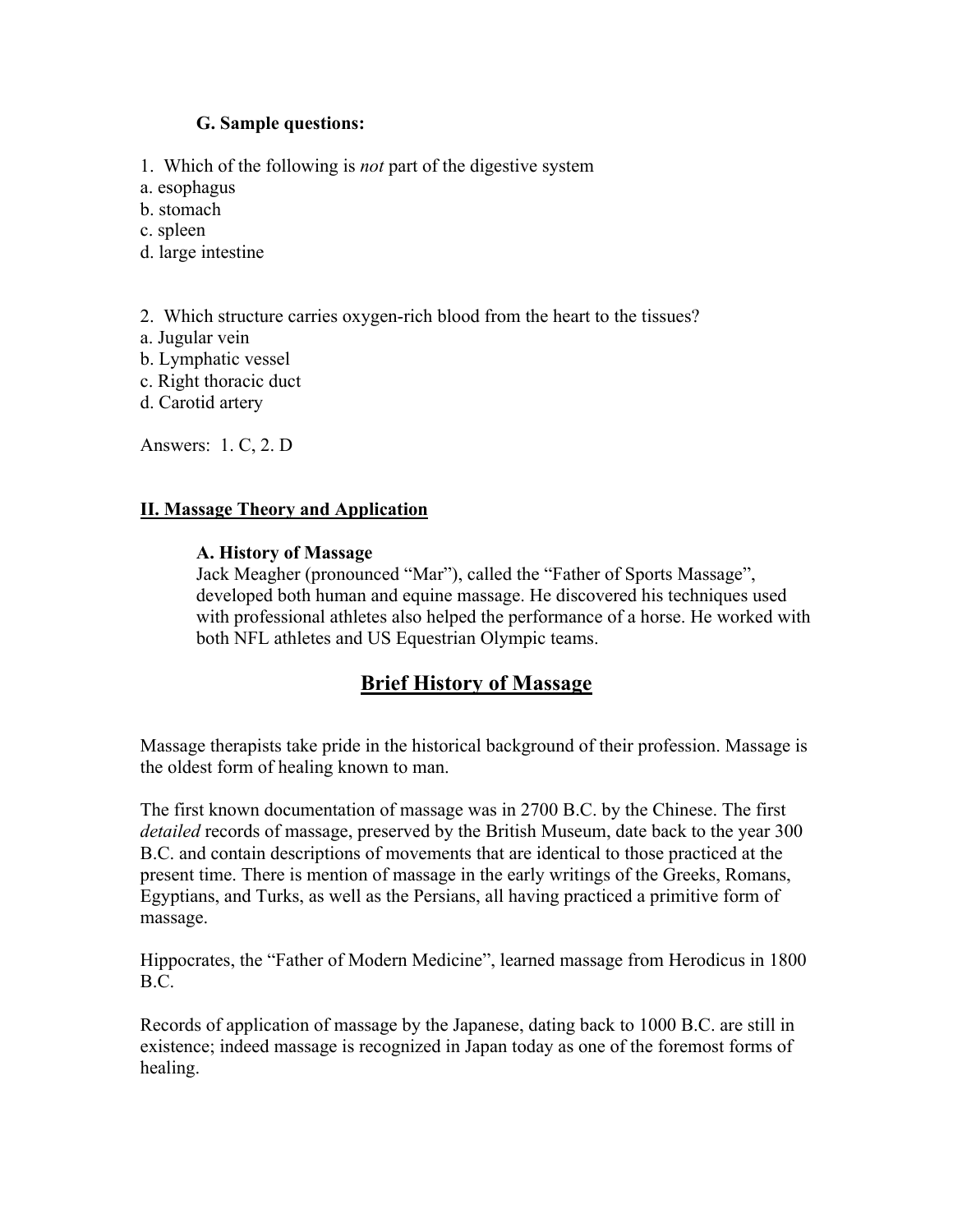#### Swedish Massage

The massage that we recognize today known as Swedish massage, was first devised by Per Henrik Ling of Sweden. The first institution for the scientific study and application of massage was established in Stockholm in 1813.

### Massage in the United States

Massage was first used in this country by Dr. Weir Mitchell of Philadelphia in 1877. Sr. A. Lovett of Boston used massage to assist in relieving the results of paralysis after the polio epidemic of 1916.

Although massage has been used in the US since the 1800's, it was not until the world wars that its true beneficial effects were recognized. Beginning with WWI, many hospitals started to use massage for various injuries. Finally, after WWII, it became recognized to the point where practically all hospitals today use massage in their Physical Therapy departments.

In 1937, Gertrude Beard, a physiotherapist at Northwestern University, had a profound influence on massage techniques in America. The history of massage is interesting and vital. In 1943 the American Massage Therapy Association (AMTA) is formed in Chicago, IL and is still going today.

Jack Meagher, a Physical Therapist and Massage Therapist who popularized the art of Sports Massage in the US, started working with horses in 1975. Jack is credited with formally bringing massage to the animal world in the US.

## **B. Physiological Effects of Massage**

- 1. Increases circulation of blood and other body fluids
- 2. Releases endorphins (natural pain killers)
- 3. Increases the excretion of toxins
- 4. Relaxes muscle spasms/relieves tension
- 5. Alleviates stiffness and restores mobility to injured tissues
- 6. Prevents injuries and loss of mobility in potential trouble spots
- 7. Increases range of motion
- 8. Enhances muscle tone
- 9. Increases flow of nutrients to muscles
- 10. Reduces inflammation and swelling
- 11. Lowers blood pressure
- 12. Improves animal's disposition
- 13. Increases athletic performance
- 14. Increases endurance
- 15. Maintains overall physical condition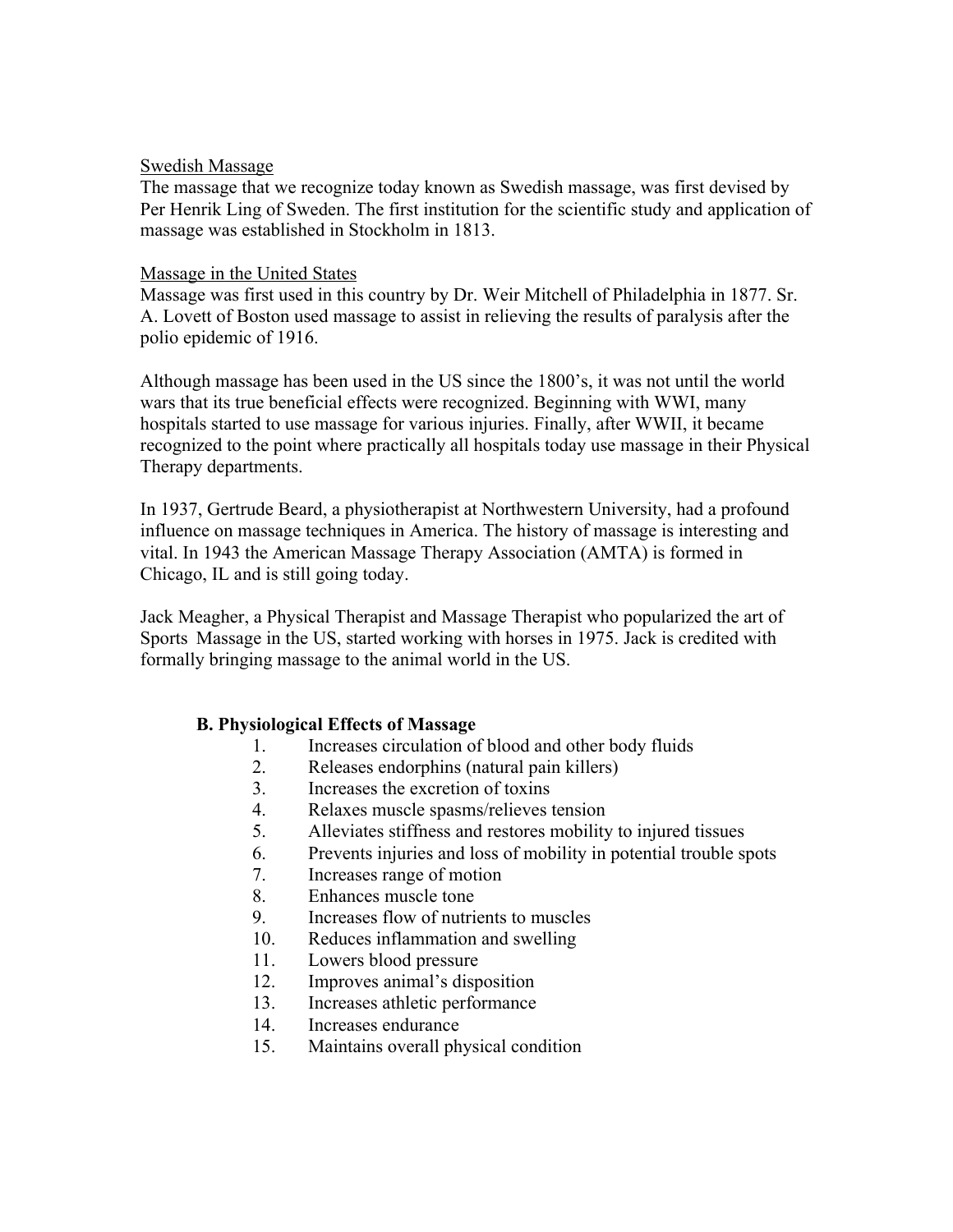### **C. Massage techniques**

- 1. **Compression** The desired effect is to spread the muscle fibers and increase circulation.
- 2. **Direct Pressure** is a form of compression that involves the use of your thumbs, finger pads, or elbows. The desired effect is to relieve hypertonia and increase circulation to a specific point (such as a trigger point or stress point).
- 3. **Effleurage** is a wide based gliding stroke. The desired effect is to prepare tight muscles for deeper work, relieve fatigue, and soothe and sedate when used as a finishing stroke. Effleurage is used to release fascial restrictions. Palpation stroke.
- 4. **Petrissage** strokes are where the skin and muscles are raised from their ordinary position then squeezed, rolled or pinched with firm pressure usually in a semi-circular direction. Terms such as kneading, rolling, pressing, squeezing, twisting and picking-up, wringing, skin rolling apply to petrissage. The desired effect is freeing adhesions, stimulating nerve endings, removing accumulation of fluids and waste, releases spasms and improves circulation.
- 5. **Friction** is a stroke that is meant to affect the deeper layers of tissue. Friction techniques work by compressing tissue against bone. The desired effect is freeing adhesions, breaking up deposits of waste, and stimulating tendons and ligaments.
- 6. **Tapotement or percussion** is executed with cupped hands, fingers or the edge of the hand with short, alternating taps. The desired effect is to relieve muscle atrophy by increasing contraction of muscle and to temporarily decrease nerve sensation so deeper techniques can be applied to an area. Variations are called tapping, cupping, hacking or slapping.
- 7. **Vibration Movement** is good for use with deeper muscles and joints. The desired effect is to loosen tissue and joints.

## **D. Pre and Post Event Massage techniques**

Pre Event Massage – used to enhance the horse's warm up. Goal is to fill the muscles with well oxygenated, nutrient filled blood.

- 1. Looking to stimulate circulation, nerves, muscle activity
- 2. Strokes to consider; tapotement, effleurage, rubbing, rapid strokes, petrissage, compression. Avoid deep friction.
- 3. Stretching

Post Event Massage – used to reduce trauma that has occurred during event. Objective is to flush the toxins that are released during heavy muscle activity, speed recovery and thus reduce the risk of future injury.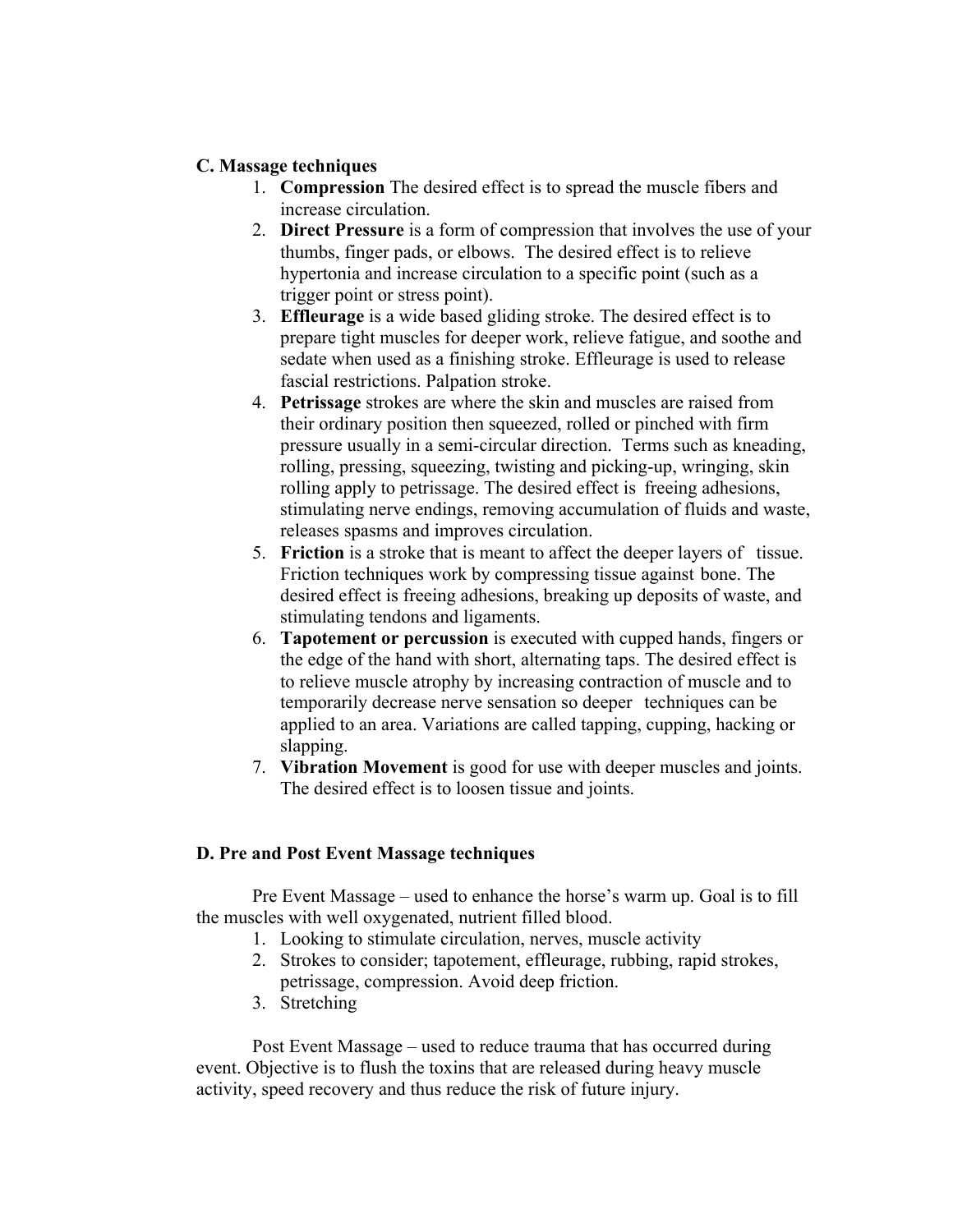- 1. Looking to soothe, help with recovery, move fluids, eliminate waste, calm nervous system, and stimulate lymphatic system.
- 2. Strokes to consider; passive touch, effleurage, compression, Avoid deep friction.
- 3. Gentle stretching

# **E. Proper Stretching techniques**

Stretching reduces muscle tension, preventing muscle pulls and ligament injuries.

- 1. Make sure muscles are warm before stretching the ideal time is after a warm-up workout or after massage.
- 2. Stretch extremities slowly to full range of motion, being careful to not overstretch
- 3. Stretch safely release stretches gently, guiding legs all the way back to the ground

# **F. Documentation/Record Keeping**

It's important to maintain good records of treatments. It helps with future massages (for reference and comparison). It helps with discussion of problems with vets and other health professionals. It also shows professionalism to clients.

The record of each massage session should include:

- 1. Dates of each treatment
- 2. Info on horse
- 3. Owner info
- 4. Location information
- 5. History and Background info on Horse
- 6. Personality traits of horse
- 7. Medications/supplements used
- 8. Current training/disciplines
- 9. Major complaint info
- 10. Space to note areas treated and findings
- 11. Recommendations Post Massage/General Comments

Record maintenance - owner/animal information is confidential

- 1. Information cannot be shared without owner consent
- 2. Records should be properly maintained

#### SOAP notes - Commonly used charting method

- 1. **Subjective** information Subjective information is the information given to you by the client.
- 2. **Objective** information Objective information is a report of what you observed and what you found during your treatment. This can include gait and postural analysis, as well as reactions to palpations and strokes, atrophy, and muscle tension.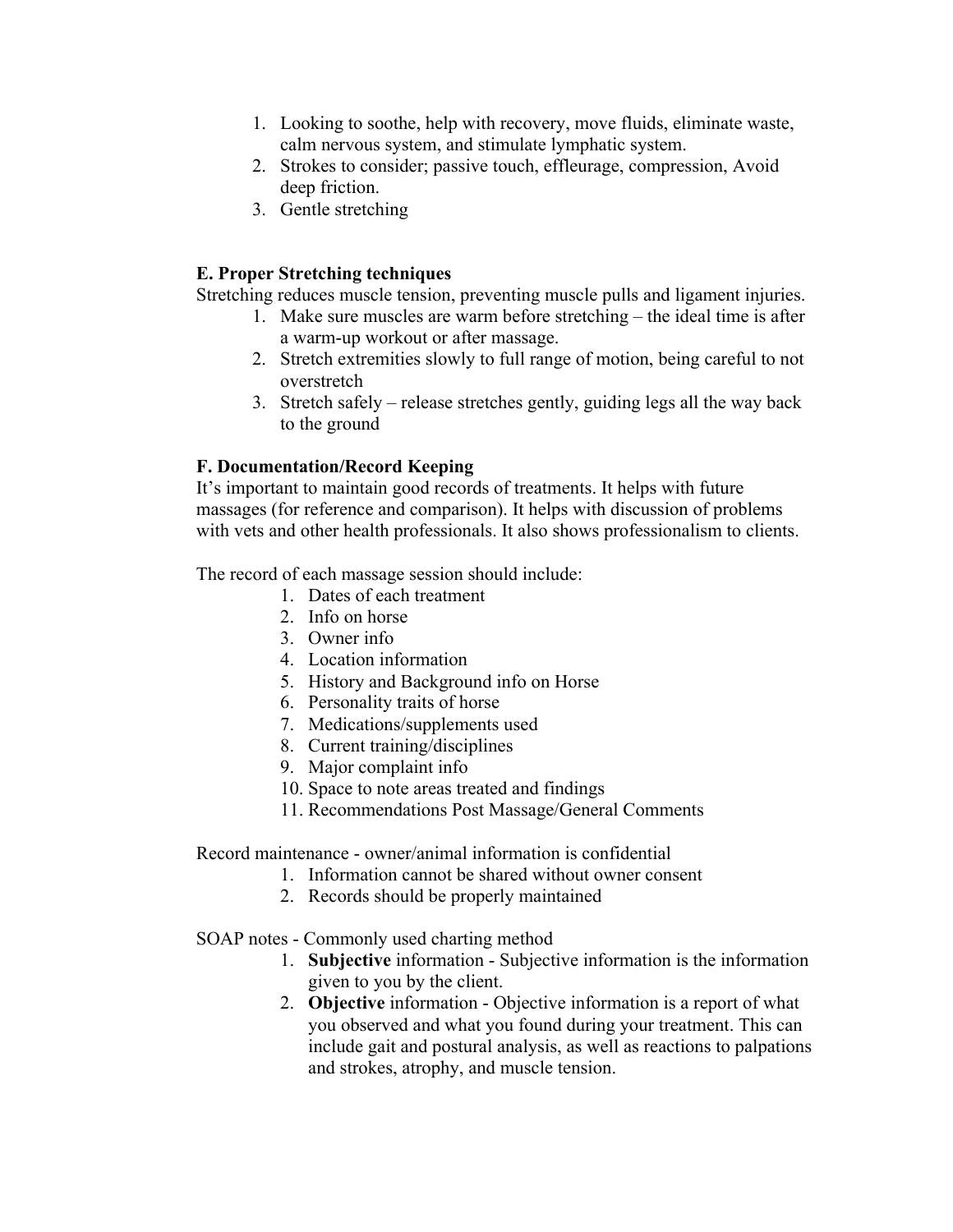- 3. **Assessment** information Assessment information is what you did and how the horse/tissue responded. You can use information about the techniques/strokes that worked best or the horse responded to best. You can also include another postural or gait analysis - how did the horse move/stand after the session.
- 4. **Plan** is your suggestions for what would benefit the horse based on today's session. Include recommendations for veterinary/chiropractic follow up, homework for owner, and next appointment schedule.

## **III. Massage Assessment Techniques**

- **A. Palpation** how to palpate, purpose of palpation
- **B. Gait Analysis** how to perform a gait analysis
	- 1. Observing the motion of the horses head, assessing movement to accentuate lameness, stance phase, swing phase,
	- 2. Beats of natural gaits (walk, trot, canter, gallop, back, pace).
	- 3. Moving in straight line, moving on a circle

## **C. Conformation Analysis**

- 1. Standing square on level surface
- 2. Compare left to right

## **D. Observation**

1. Horse in its natural environment

# **IV. Pathology**

**Pathology is the study of disease. The term pathogen comes from the Greek word "pathos" meaning disease.** An organism capable of producing disease in an animal is referred to as a **pathogen. Pathologica**l is a termed used for a diseased condition. An understanding of **pathological conditions** is necessary in order for a massage practitioner to be able to make accurate decisions regarding an appropriate massage plan.

## **A. Recognition of Disease Patterns/ Clinical Signs**

Basic understanding of common diseases, conditions and how pathogens are transmitted.

- 1. **Zoonoses** are pathogenic conditions that may be transmitted between animals and other species, including humans.
- 2. **Pathogens** are microorganisms such as viruses, bacteria, protozoa and fungi that cause disease in humans and other species.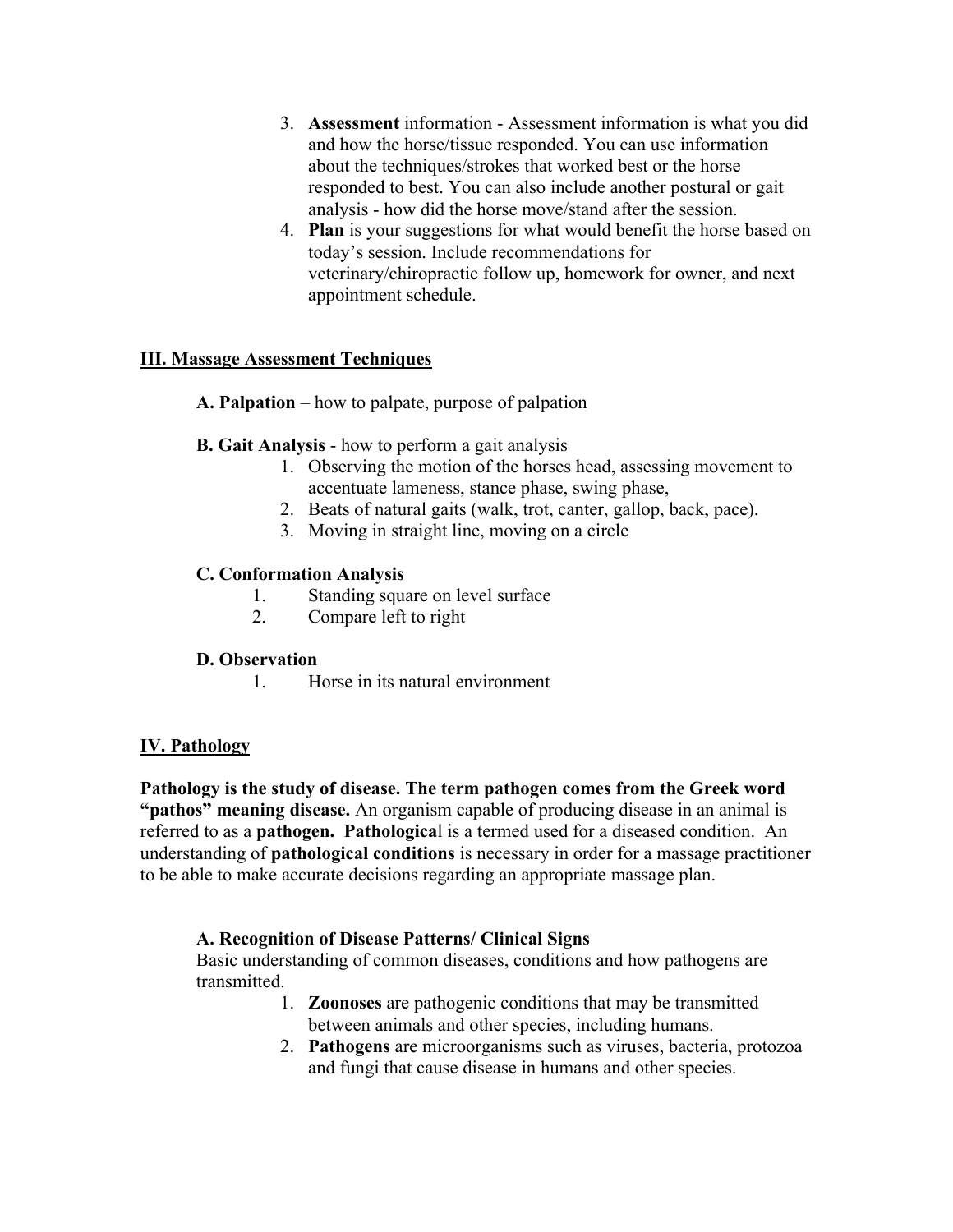3. Pathogens transmission is grouped into two general types of contact, **direct** and **indirect,** within there are several mechanisms.

**Example: Direct Transmission:** Directly transmitted agents generally don't have to survive in the environment for successful transmission to occur. Direct transmission occurs from horse to horse contact.

**Indirect Transmission:** Airborne (ex. coughing), Vehicle (Fomite - ex. - buckets, brushes, bits, or Human - ex. - hands, clothes, boots) Transmission and Vector Transmission (mechanical and biological - ex. ticks, biting insects, birds).

- **Communicable diseases** and contraindications and preventions are in necessary the massage industry
	- **How to prevent the spread of zoonotic diseases**

**Example: Washing your hands** between massage sessions is an important measure in preventing the spread of zoonotic agents. Other methods may include - changing clothes, cleaning/disinfecting the bottoms of shoes, boots.

- **Pathogen transmission** and the routes by which an infectious agent exits its host, such as by feces, urine, saliva, expired air, blood, semen or urogenital secretions.
- **Pathogens and Transmission Routes**

**Examples: Direct Contact/Indirect Contact:** Ringworm is a fungus that can be spread by direct or indirect contact.

**Direct Contact: Papilloma** can be transmitted from one horse to another; although it affects the skin it is transmitted **virally** and is commonly know as warts

**Feco-Oral route: Salmonellosis** (which is zoonotic) is a bacterial disease characterized by debilitating intestinal problems and life-threatening diarrhea it is feco-orally spread between animals by manure that contaminates feed or water.

• **Systemic pathogens** Some pathogenic organisms use the cells that line the digestive tract in order to gain entry to the bloodstream. From there, an infection can become systemic.

## **B. Specific Conditions**

- **1. Massage therapy** is contraindicated in pathogenic conditions involving fever and systemic infection.
- **Inflammatory Response** The **introduction of a pathogen** into a living system will generally launch an inflammatory response.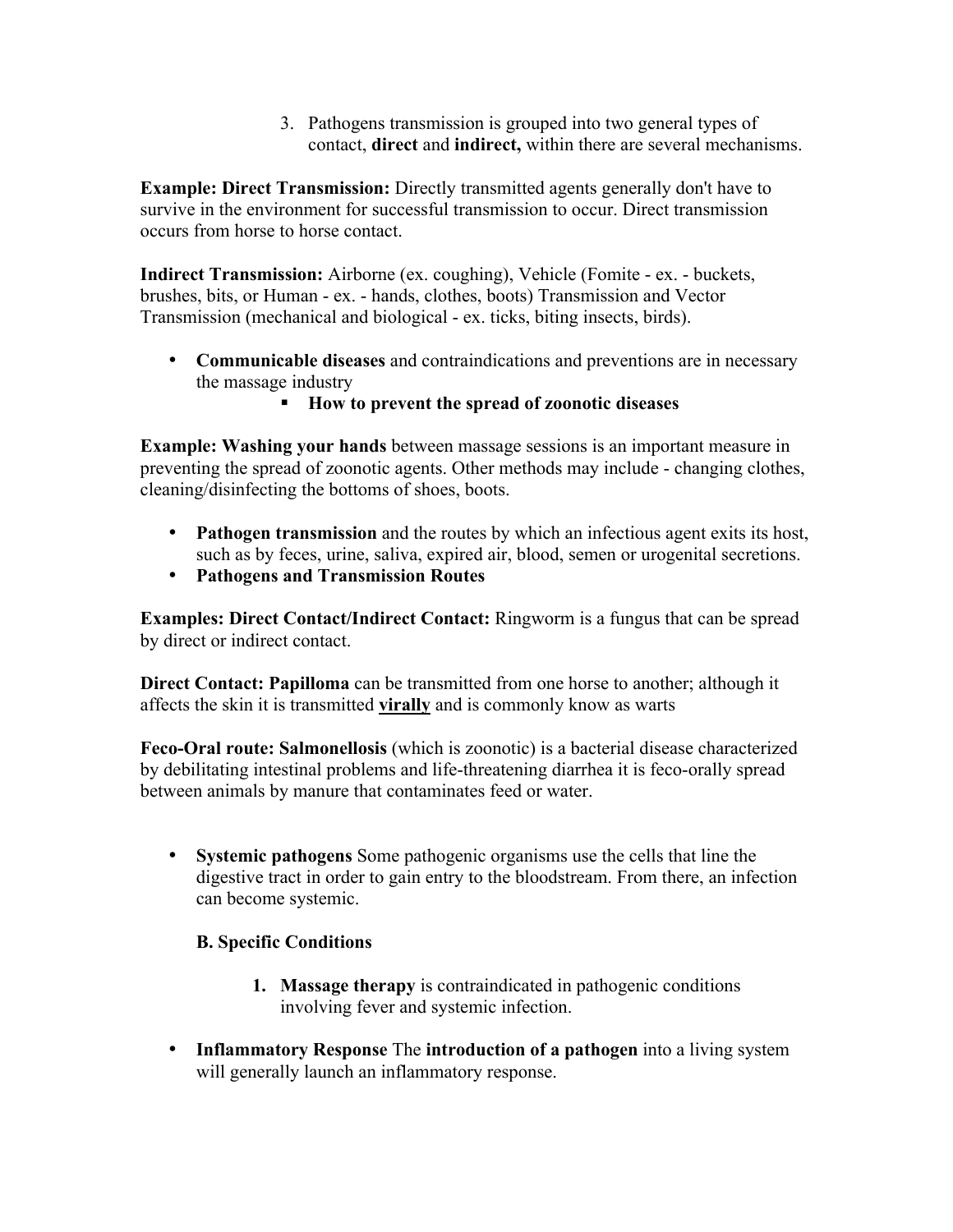#### **Example: The following are all signs of the Inflammatory Response - broad and encompassing . Once phagocytosis happens: (CRTD)**

- Calor (warmth) heart destroys many bacteria; heat given off by increased flow of blood.
- **Rubor** (redness) RBC leaking into blood tissues; increased circulation and vasodilation of injured tissues.
- **Dolor** (pain) exert pressure against pain receptors (nerve endings)
- **Tumor** (swelling) excess accumulation of fluids

### • **How the Body Defends Against Pathogens**

• **The lymphatic system-** the **primary** and **secondary organs.**

### **C. Contraindications**

Recognize situations that are contraindications to massage. Do not massage if:

- 1. Horse is in shock shock lowers blood pressure; massage lowers even more
- 2. Horse has fever fever is body's way to fight infection; massage could elevate fever.
- 3. Horse has cancer massage could spread the condition get approval from veterinarian first
- 4. Horse has open wounds do not massage these areas
- 5. Horse has torn muscles, tendon, ligaments –can massage only after veterinary approval due to increased risk of inducing bleeding
- 6. Horse has skin problems like ringworm massage could cause it to spread
- 8. Acute stages of diseases (ie: equine influenza or herpes)

## **D. Considerations**

- 1. NSAIDS Non-Steroidal Anti-Inflammatory Drugs
	- NSAIDS are used for pain management and to decrease inflammation, they can also interfere with blood clotting. If the horse is medicated it may have decreased sensation and reaction to pain. Too much pressure may cause bruising or bleeding in the tissues.
- 2. Steroids
	- May be used for a wide variety of reasons. Have immune suppressive properties and anti-inflammatory properties. Medical advisement is indicated depending on underlying condition and duration of use. Long term use may cause weakening of bone and cartilage.
- 3. Muscle Relaxants
	- Given for relief of spasms and may alter muscle tone, pain levels. Be cautious with pressure.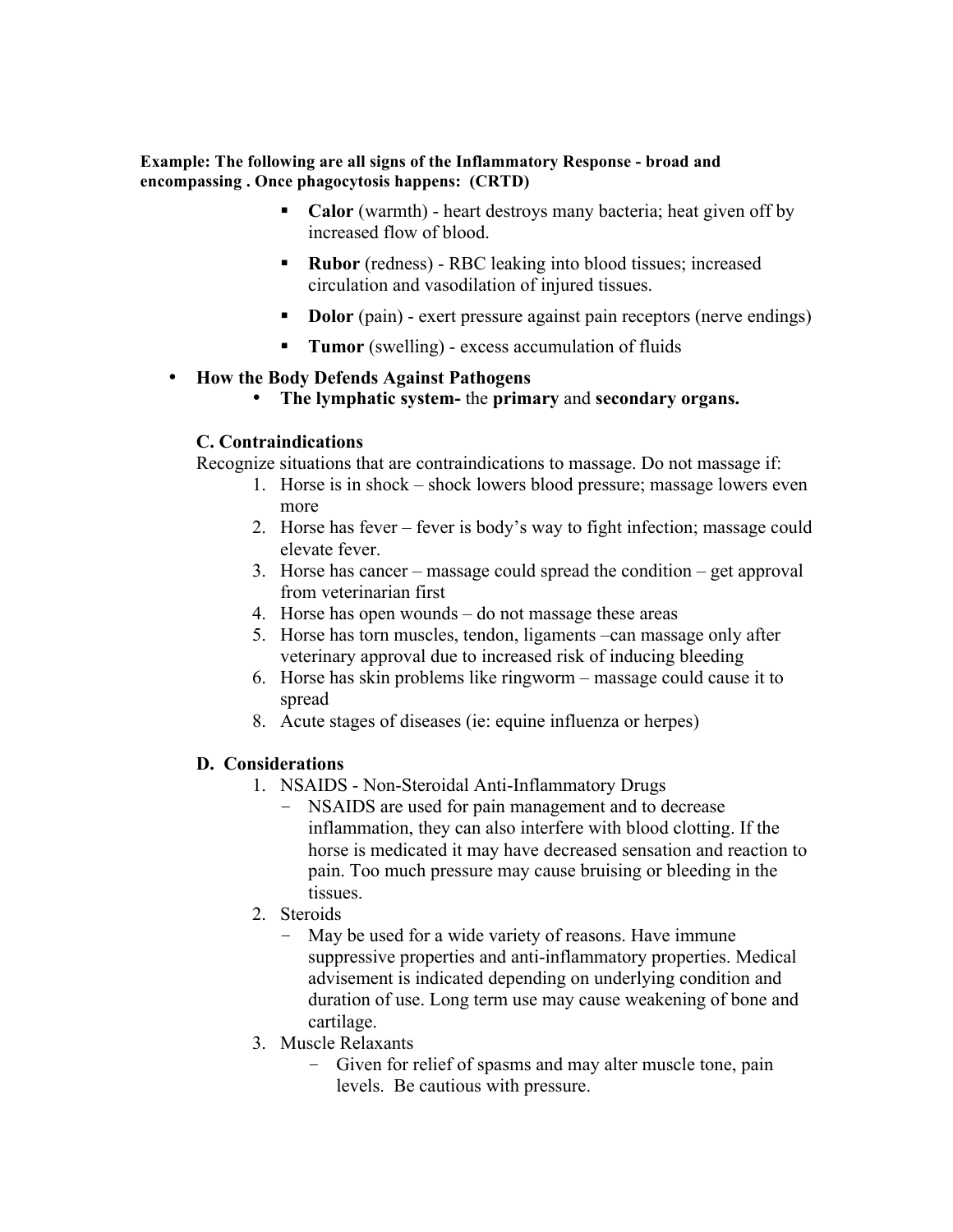# **V. Kinesiology/Biomechanics**

The study of the principles of biomechanics (the branch of physiology that studies the mechanics and anatomy in **relation to movement**) as it relates to health and disease. Biomechanics is a core part of kinesiology. Kinesiology is the study of the anatomical and mechanical basis of movement. This includes the study of anatomy, muscle physiology, and mechanics in an effort to arrive at a more complete picture of movement.

A kinesiological approach applies scientific and evidence based mechanical principles to movement and is not to be confused with Applied Kinesiology which is an alternative medicine technique.

## **A. Directional terms:**

- 1. Near side (left side)
- 2. Off side (right side)
- 3. Dorsal towards the back (dorsum)
- 4. Ventral towards the belly (venter)
- 5. Cranial towards the head (cranium skull case)
- 6. Caudal towards the tail (cauda)
- 7. Rostral closer to the nose (rostrum)
- 8. Proximal on the limb, closer to the body
- 9. Distal on the limb, further from the body
- 10. Axial towards the axis
- 11. Abaxial away from the axis

## **B. Joint Movements**

- 1. Flexion
- 2. Extension
- 3. Abduction
- 4. Adduction
- 5. Lateral Rotation
- 6. Medial Rotation

## **C. Joint Types**

- 1. Types of Joints
	- a. Fibrous sutures, syndesmosis
	- b. Cartilaginous symphysis, intervertebral discs
	- c. Synovial
- 2. Structures associated with joints
	- a.. Articular/hyaline cartilage
	- b. Synovial Membrane
	- c. Synovial fluid hyaluronic acid
	- d. Joint Capsule
	- e. Ligaments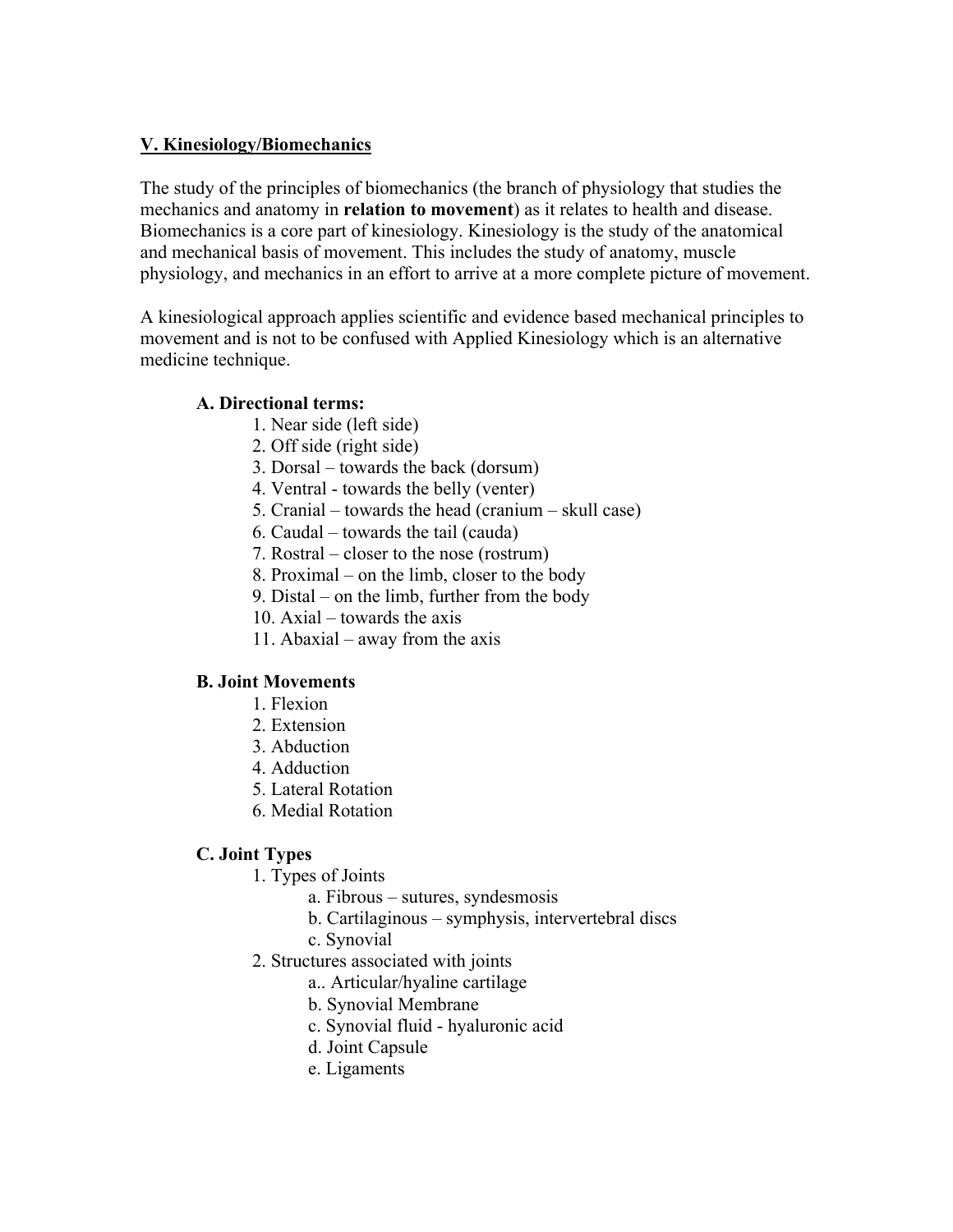- 2. Categories of Joints:
	- a. Hinge joints
		- b. Gliding joint
		- c. Ball and socket joint
	- d. Pivot joint

## **D. Definition of Gaits**

- 1. Walk four beat gait
- 2. Trot two beat diagonal gait
- 3. Pace two beat lateral gait
- 3. Canter three beat gait
- 4. Gallop four beat gait

# **E. Gait Analysis**

- 1. Watching for rhythm, impulsion, balance, stride length, tracking, interference
- 2. Moving on a straight line
- 3. Moving in a circle

# **F. Postural Analysis**

- 1. Observations from side, front and rear
- 2. Comparing left to right

# **G. Sample Questions**

Muscles are divided into 3 major groups according to their cellular structure. These are

- a. striped, skeletal, and visceral
- b. smooth, unstriped, and visceral
- c. skeletal, smooth and cardiac
- d. striped, skeletal and heart

Answer: C

## **VI. Behavior, Handling and Safety**

## **A. Pre-massage**

- 1. Approach horse in a respectful manner and with good intentions let him check you out to gain trust and acceptance
- 2. Make sure location of massage is safe for both you and the horse (reduce distractions, always keep one hand on the horse at all times)
- 3. Observe animal's movements watch him walk and turn
- 4. Get info from owner/trainer about horse's history and current condition
- 5. Notice condition of horse's skin and hair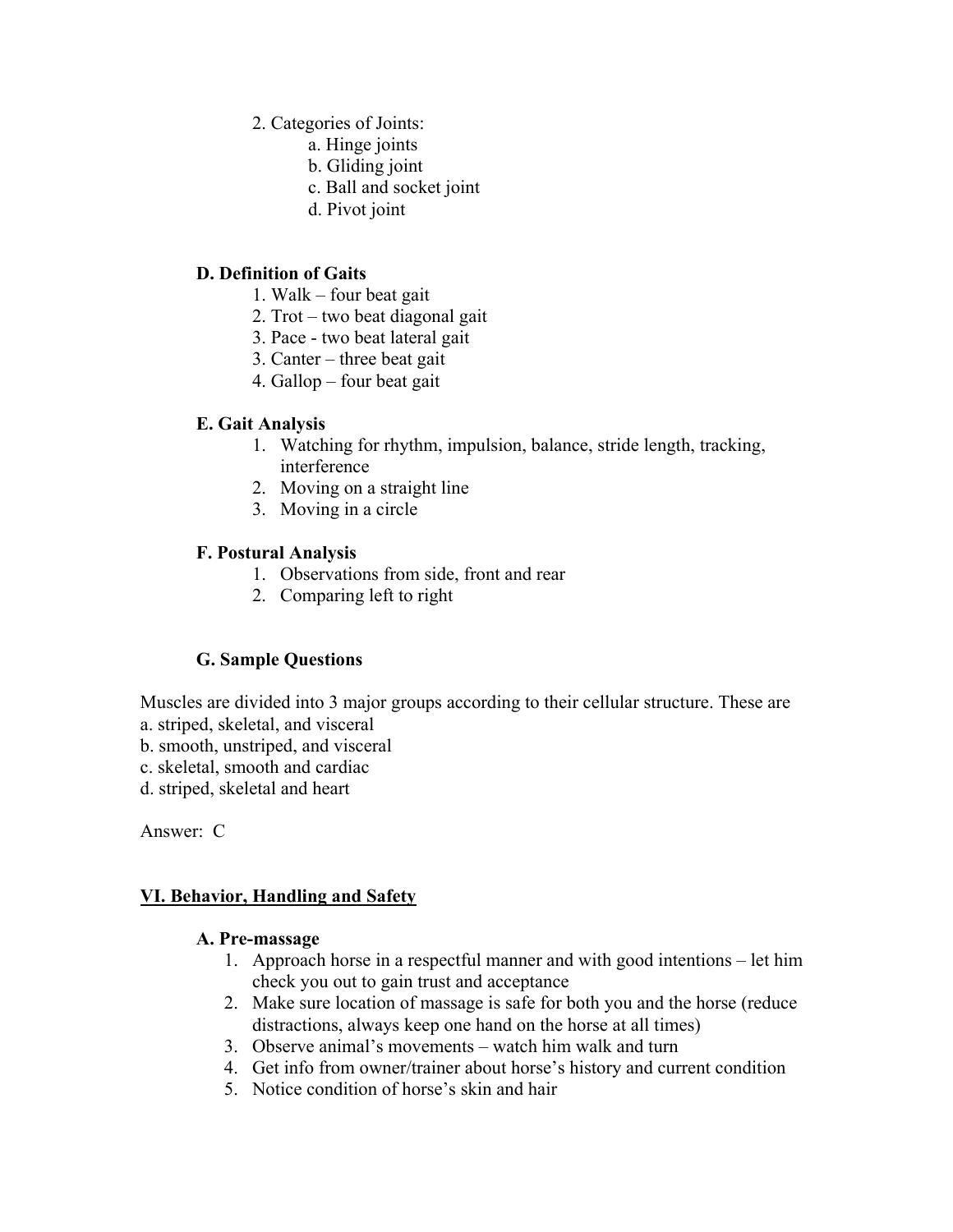- 6. Start slowly with overall hands-on evaluation, using light pressure
- 7. Observe any reactions to your touch
- 8. Note changes in texture and temperature of tissue

### **Post-Massage:**

- 1. Conclude massage with a soothing effect
- 2. Walk horse for 5-10 minutes to prevent "after massage stiffness"
- 3. Make any notations on record document and discuss with trainer/owner

### **B. Species Behavior (Prey Animals and Social Structure)**

- 1. Evolution
- 2. Warmblood, Hotblood, Coldblood
- 3. Prey animals
- 4. Herd Animals herd dynamics
- 5. Communicate with body language
	- Signs of alertness
	- Signs of threats
	- Signs of relaxation, enjoyment

# **C. Proper Handling and Restraint**

- 1. Approach based on above
- 2. Determine restraint method
	- –Crossties
	- –Straight tie quick release knot
	- Held by person
- 3. Considerations of where to work
	- –In aisle way
	- –In stall
	- Make sure area is free of obstacles

## **D. Body Mechanics / Personal Safety**

- 1. Lunge position, coming from your center
- 2. Proper and appropriate pressure
- 3. Body position allows for escape
- 4. Handler on the same side you are working

## **E. Emergency First Aid for Animals**

- 1. Ensure your own safety
- 2. Procedures for puncture wounds
- 3. Emergency bandaging
- 4. When to call the veterinarian

## **VII. Professional Practice and Ethics**

## **A. Scope of Practice / Liability**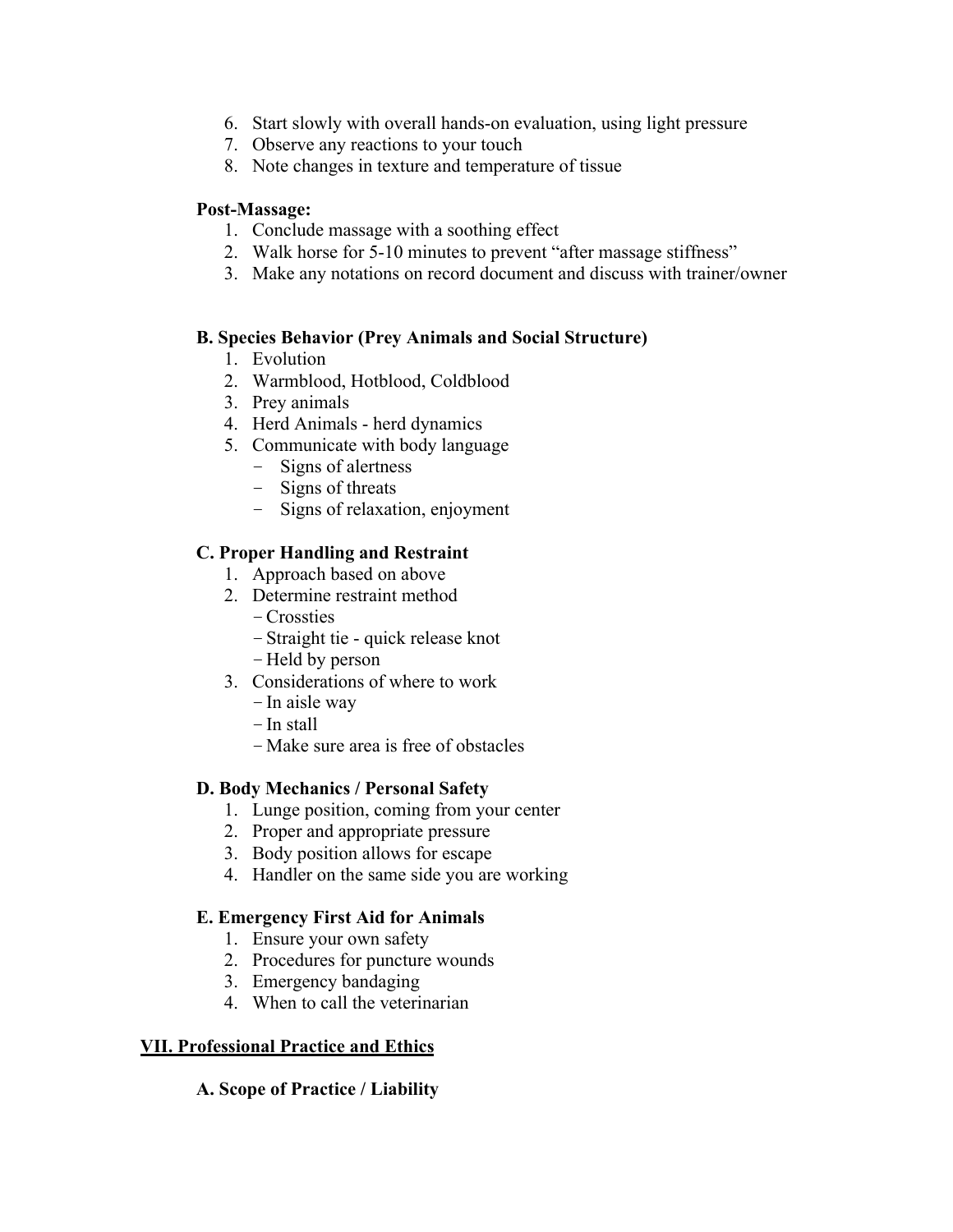- 1. Massage therapy is not a substitute for quality veterinary care
- 2. Massage therapists do not diagnose disease or illnesses
- 3. Always refer clients to appropriate health professionals when required
- 4. Establish boundaries/limitations to protect yourself and your clients:
	- Personal safety boundaries
	- Commitment boundaries (don't over commit)
	- Boundaries of treatment by client (ie: verbal abuse)

**B. Code of Ethics** – a set of guiding moral principles that governs one's course of behavior and actions

- 1. Follow all policies, regulations, codes and requirements established by NCBAAM.
- 2. Conduct business with honesty and integrity
- 3. Commit to highest quality of care/services
- 4. Represent your educational and professional experience qualifications honestly
- 5. Accurately inform clients of the scope and limitations of your services
- 6. Acknowledge the contraindications and limitations of massage refer to other health professionals when required
- 7. Maintain and improve professional knowledge through continued education and training
- 8. Protect confidentiality of all client information

#### **C. Setting up a Practice / Marketing**

- 1. Determine a business plan and mission statement
- 2. Mission Statement a short written statement of purpose for your business
- 3. Develop Marketing/Advertising support materials
- 4. Investigate need insurance liability, health
- 5. Licenses and Permits, Varies by county/state
- 6. Tax Advisors consider working with tax advisors who are familiar with both small business and massage practices for best advice

#### **Book List for References**

McCurnin, Dennis M. Bassert, Joanna, M 2002 5th edition, *Clinical Textbook for Veterinary Technicians,* W. B. Saunders Co.

Colville, Thomas, Bassert, Joanna M. *Clinical Anatomy and Physiology for Veterinary Technicians*. St. Louis, MO; Mosby; 2002

Battaglia, Richard A. 1998 3rd edition *Handbook of Livestock Management* Prentice Hall

A Damron, W. Stephan 2003 2nd edition *Introduction to Animal Science* Prentice Hall